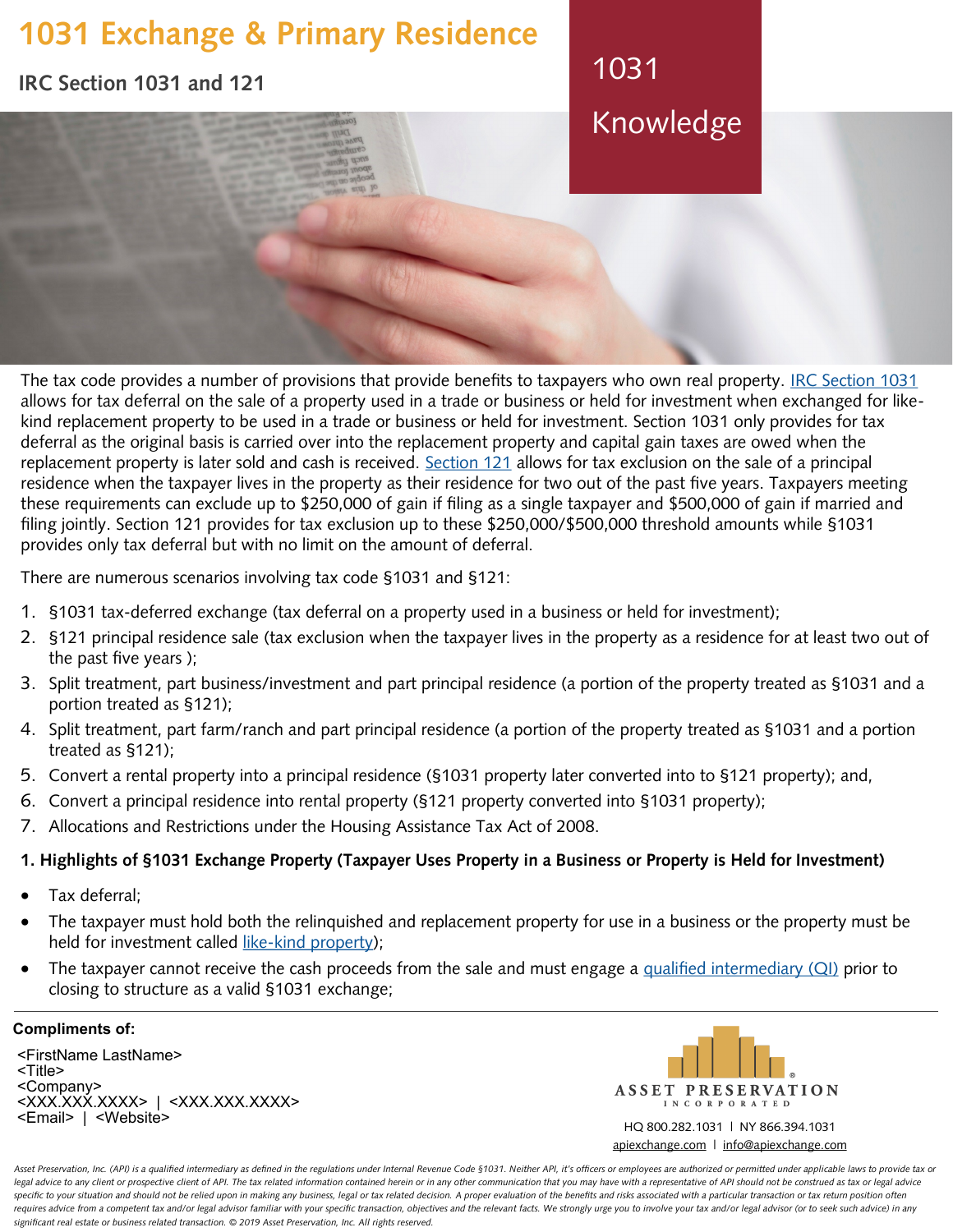# **1031 Exchange & Primary Residence**

**IRC Section 1031 and 121**

1031 Knowledge

 There are strict rules for deferral including 45/180 day time deadlines in the delayed exchange format along with other requirements such as reinvesting the entire net equity and having the same or greater amount of debt to obtain full tax [deferral.](https://apiexchange.com/requirements-for-full-tax-deferral/)

## **2. Highlights of Section 121 Principal Residence Property (Taxpayer Lives in the Property)**

- Tax exclusion;
- The taxpayer must use the property as a principal residence for two out of the last five years prior to the sale;
- The use as a principal residence does not need to be in concurrent months;
- Exclusion of \$250,000 of gain for single filers and \$500,000 of gain for married taxpayers filing jointly;
- The §121 exclusion is only available once every two years;
- Second homes and vacation homes do not qualify for §121 tax exclusion.

## **3. Split Treatment Transaction: Portion §121 (Residence) and a Portion §1031 (Used in a Business or Held for Investment)**

- A split treatment transaction involves a property used partially as a principal residence and partially in a business or held for investment purposes;
- The taxpayer and their tax advisor must allocate the portion used as a principal residence for tax exclusion under §121 and the remaining portion qualifying for §1031 deferral;
- The taxpayer can receive the sale proceeds directly from the closing on the principal residence allocation of the transaction;
- The taxpayer must have a QI in place for the §1031 exchange portion of the transaction (i.e. the portion allocated to business or held for investment.) The QI will receive the portion of the sale proceeds for the business or investment portion and the QI will acquire like-kind replacement property pursuant to the §1031 exchange rules and requirements. The taxpayer must meet all other requirements necessary for a §1031 exchange.

An Example: The Sale of a Four-Unit Property (Fourplex)

The taxpayer owns a fourplex in which they rented three units for the past four years (§1031) and where they have also lived in the remaining unit as their principal residence (§121) for the past four years (meeting the requirement under §121 to have used as a principal residence for at least two of the past five years.) The property is sold to a buyer and the taxpayer receives the portion of the sale attributed to the principal residence portion (§121) and has a QI engaged to hold the net proceeds from the sale of the three rental units to proceed with a 1031 exchange into a like-kind replacement property.

### **Compliments of:**

<FirstName LastName> <Title> <Company> <XXX.XXX.XXXX> | <XXX.XXX.XXXX> <Email> | <Website>



HQ 800.282.1031 | NY 866.394.1031 [apiexchange.com](https://apiexchange.com) | [info@apiexchange.com](mailto:info@apiexchange.com)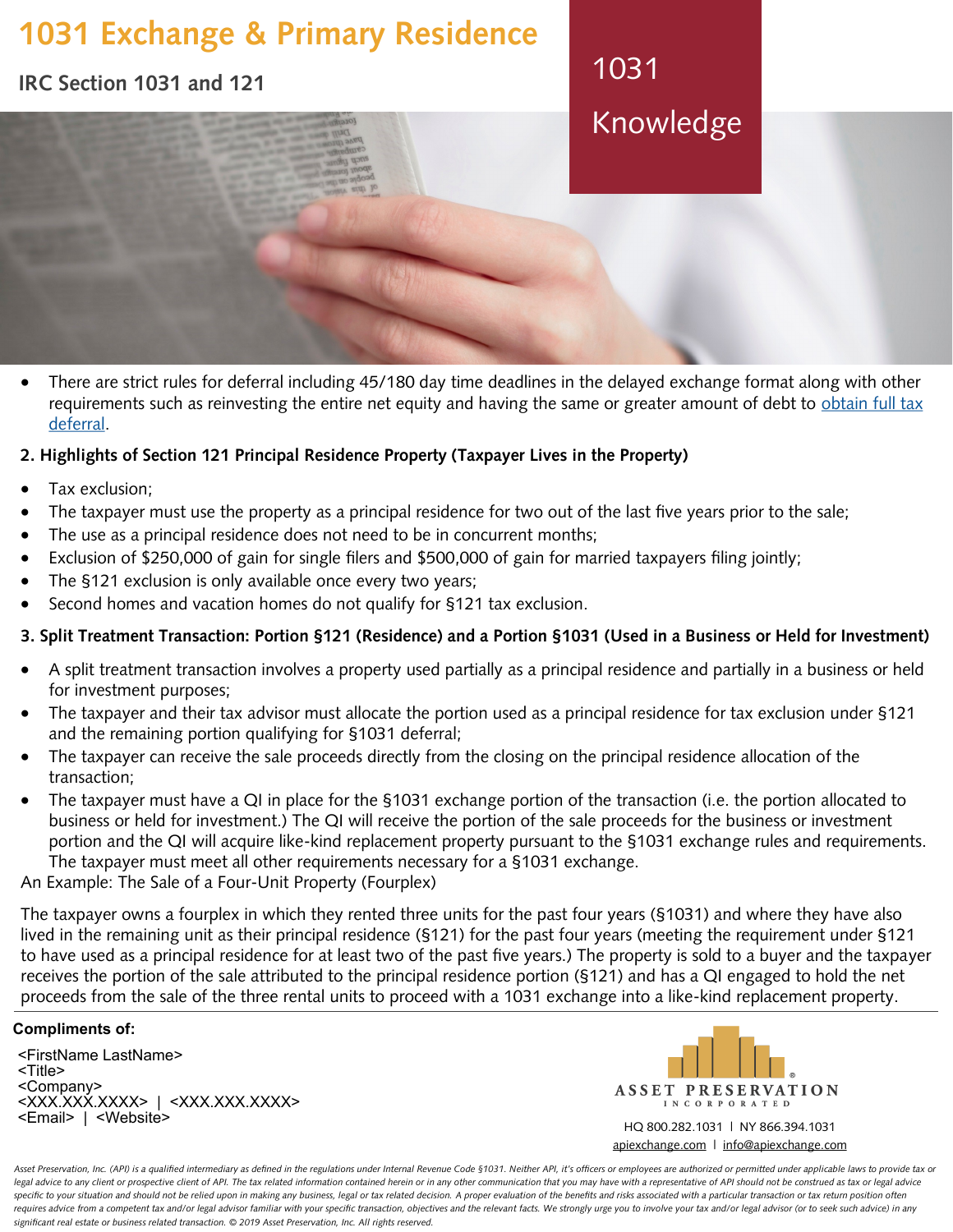

## **Sale of a Fourplex** §1031 §1031 **3 Units rented 1 Unit primary residence** §1031 §121 **- §1031 - 3/4 Primary Residence - §121 - 1/4**

# **4. Split Treatment Transaction: Portion §121 (Residence) and a Portion §1031 (Farm or Ranch)**

- A split treatment transaction involves a property used partially as a principal residence and partially for [a farm or ranch;](https://apiexchange.com/farm-and-ranch-exchanges/)
- The taxpayer and their tax advisor must allocate the portion used as a principal residence for tax exclusion under §121 and the remaining farm/ranch portion qualifying for §1031 deferral;
- The taxpayer can receive the sale proceeds directly from the closing on the principal residence allocation of the transaction;
- The taxpayer must have a QI in place for the §1031 exchange portion of the transaction (i.e. the portion allocated to business or held for investment.) The QI will receive the portion of the sale proceeds from the farm or ranch portion and the QI will acquire like-kind replacement property pursuant to the §1031 exchange rules and requirements. The taxpayer must meet all the other requirements necessary for a §1031 exchange.

An Example: The Sale of a 100-Acre Ranch with the Allocation of a Primary Residence on Five Acres

The taxpayer has owned a 100-acre working ranch for the past four years and has lived in the ranch house on the property. The minimum amount of acres for a primary residence the county allows is five acres. The property is sold to a

### **Compliments of:**

<FirstName LastName> <Title> <Company> <XXX.XXX.XXXX> | <XXX.XXX.XXXX> <Email> | <Website>



HQ 800.282.1031 | NY 866.394.1031 [apiexchange.com](https://apiexchange.com) | [info@apiexchange.com](mailto:info@apiexchange.com)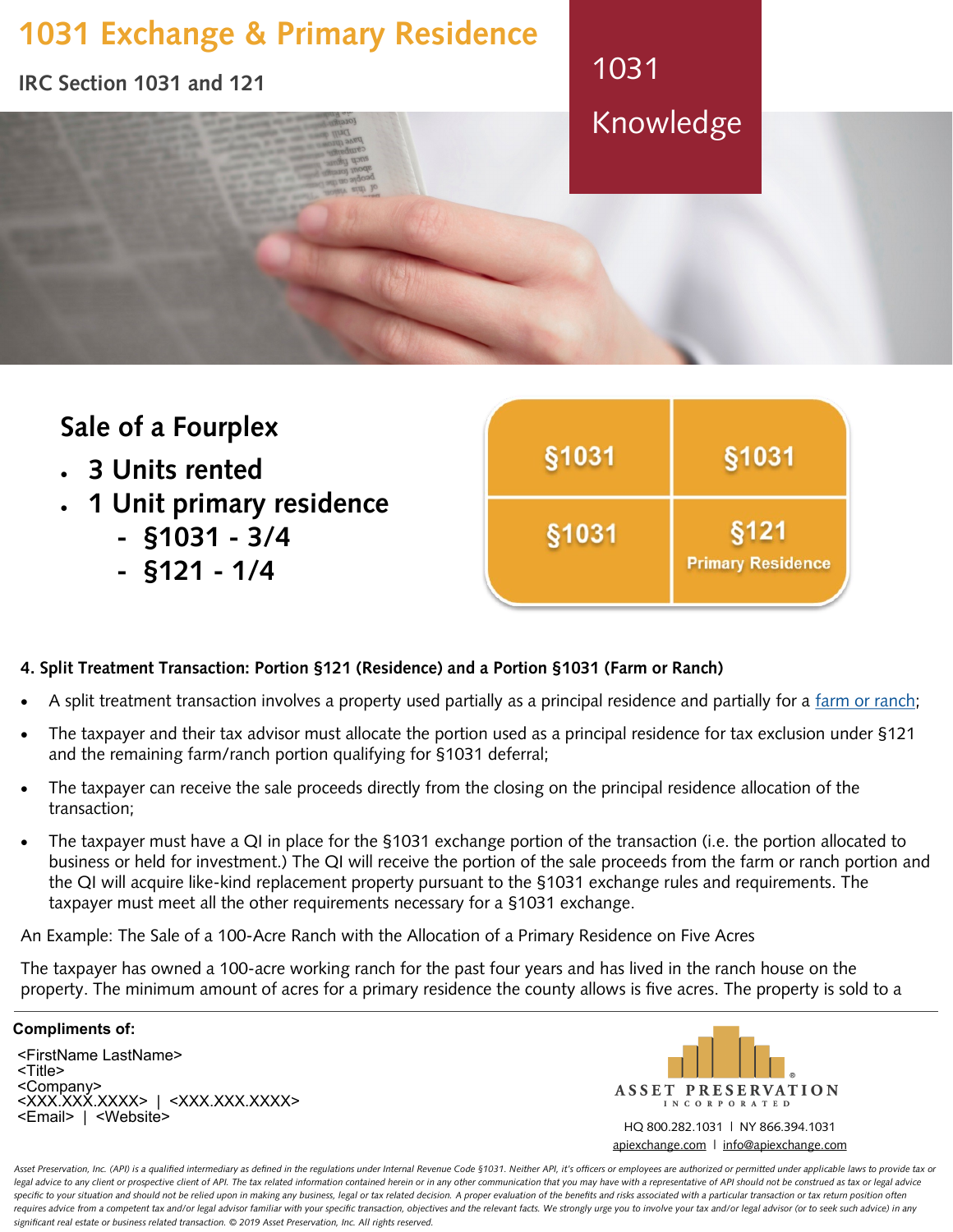# **1031 Exchange & Primary Residence**

**IRC Section 1031 and 121**

Knowledge

1031

buyer and the taxpayer receives the portion of the sale attributed to the principal residence portion, principal residence and five acres of land (§121) and has a QI engaged to hold the net proceeds from the sale of the ranch/land portion, 95 acres, with a 1031 exchange into a like-kind replacement property.

## **5. Convert Rental Property into a Principal Residence (§1031 Converted to §121)**

In this scenario, the taxpayer must hold the property acquired as replacement property in a §1031 exchange with the intent to initially hold for business or investment purposes. Ideally, the taxpayer should have facts/circumstances and documentation to support the intent to use in a business or hold for investment after the §1031 exchange. There is also a minimum five-year holding period post-exchange. The taxpayer must also use as a principal residence for at least two of the five years to be eligible for §121 tax exclusion. The §121 exclusion is reduced by a ratio of the time the property was used as a principal residence compared to the time the property was used in a business or investment. And, finally, any depreciation recapture taken during the time the property was used in a business or held for investment is excluded.

An Example: A taxpayer performs a §1031 exchange into a replacement property which they intend to initially hold for investment and the property is rented for three years. The taxpayer's intent changes in the future and they decide to move into the former rental property after three years of renting and live in the property for five more years as a principal residence. The total ownership is eight years (which is over the minimum five-year holding period when converting a rental property into a principal residence.) In this scenario, the taxpayer is eligible for 5/8ths of the §121 tax exclusion since they lived in the property only five of the past eight years and the depreciation recapture during the three-year rental time period is not eligible for tax exclusion.

## **6. Convert Principal Residence into a Rental Property (§121 Convert to §1031)**

Revenue Procedure 2005-14 provides guidance for the concurrent application of §121 and §1031 if a taxpayer has converted a principal residence into a rental property. In this scenario, the taxpayer must meet the requirements of §121 and have lived in the property for two out of the past five years before the taxpayer converts the principal residence into a rental property. The taxpayer can exclude capital gain taxes up to the threshold amounts of §121 (\$250,000 single; \$500,000 married) – and perform a §1031 tax-deferred exchange into a replacement property under §1031 which is to be held for investment or used in a business. The taxpayer is able to take advantage of both tax exclusion pursuant to §121 and also tax deferral pursuant to §1031 on the remaining portion of the sale and above the §121 threshold exclusion amounts.

# **Compliments of:**

<FirstName LastName> <Title> <Company> <XXX.XXX.XXXX> | <XXX.XXX.XXXX> <Email> | <Website>



HQ 800.282.1031 | NY 866.394.1031 [apiexchange.com](https://apiexchange.com) | [info@apiexchange.com](mailto:info@apiexchange.com)